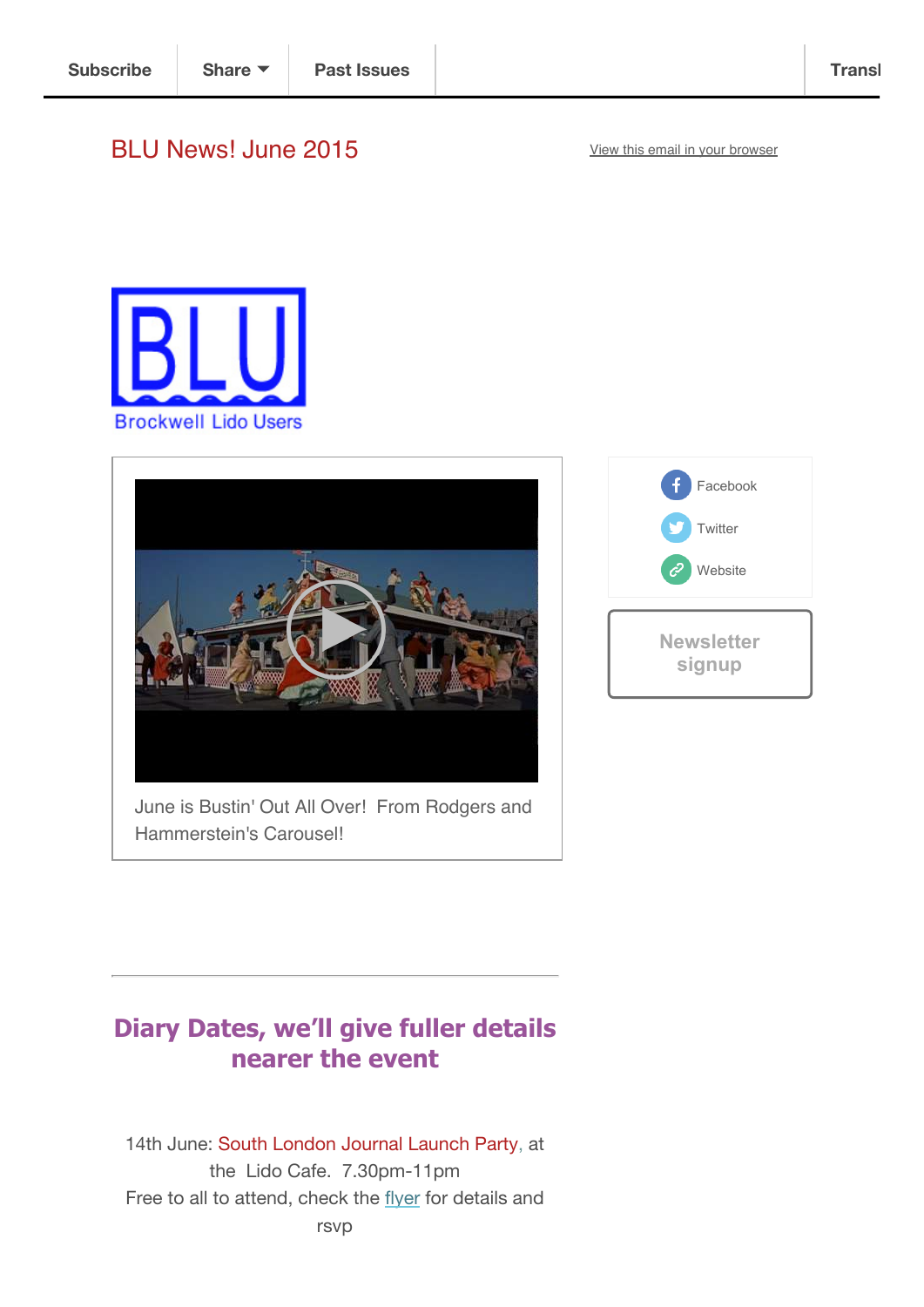## 21st June: SOLSTICE SWIM 8.30pm

28<sup>th</sup> June: Windrush Aquathlon 8am - 10.30 am pool closed

7<sup>th</sup> July: Water Polo Contact Fusion

11<sup>th</sup> July : Lido Mike and Streamline's Annual Swimming Races. pool closes 5pm. Synchronised Swimmers may open races.

16<sup>th</sup> July: Film: Luna Cinema - Jaws. Doors open 7:45pm Film 9:15pm. SOLD OUT

23<sup>rd</sup> July: Film: Luna Cinema - Crocodile Dundee. Doors open 7:30pm Film 9pm General Admission tickets still avl

27<sup>th</sup> July 7pm: Author Caitlin Davies reads from her new book 'Down Stream', a history and celebration of Swimming in the River Thames. The Lido Café. 7-8pm Free entry, whoever turns up first will get in!

6th August: SUNSET SWIM 8.15pm

11<sup>th</sup> August: SUNRISE SWIM 5.30-6.15am

20<sup>th</sup> August Film: Luna Cinema - The Truman Show. Doors open 6:45pm Film 8:15pm General Admission tickets still avl

17<sup>th</sup> September Film: Luna Cinema – Jaws. Doors open 6pm Film 7:30pm SOLD OUT

4<sup>th</sup> October: Brockwell Lido Fun Palace

Luna Cinema Tickets

PLEASE CHECK WITH FUSION, TWITTER AND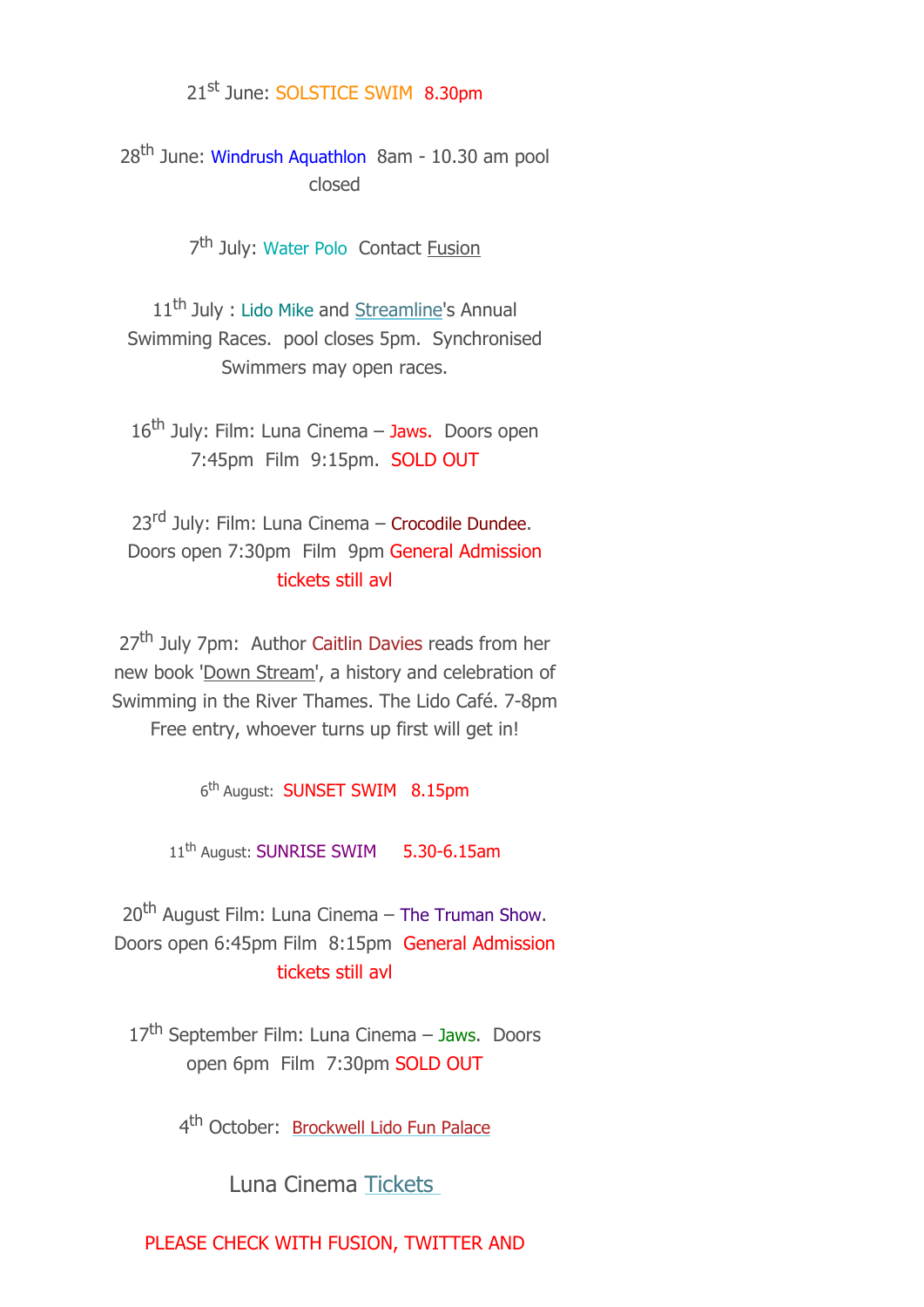## FACEBOOK FOR EXACT TIMES OF SOLSTICE, SUNRISE AND SUNSET SWIMS

NEW MANAGER : Welcome to Luke Fenton, our new Fusion manager who is taking care of all our needs while Clare is on maternity leave. Luke is now on site full time. We hope that some of you have had a chance to say hello to him and to welcome him to the ways of Brockwell lido and gym.

#### LIDO ISSUES:

We are as frustrated as you and disappointed to see that the lovely new **decking** is not finished. This is due to the supports having to be replaced which was not anticipated. Tara has been trying hard to accelerate the process. We will update you with an estimated completion time once we have been given further news from our contractors. Fusion apologises for any disruptions caused.

The **pool clock** has been repaired and is back, presiding over the sparkling Lido. You no longer need to guess how long you've been in the water!

There have been some concerns about the standard of cleaning in the gym and we have been promised that this will be looked into and rectified.

We understand that the pool showers are working again AND the hydrotherapy pool is fully functioning after necessary closure.

The damaged gym floor has been replaced.

We keep saying it and we will continue to do so. PLEASE refrain from using creams/lotions/oils/razors or any other beautifying aids in the spa area/sauna/steam. They block the system, which causes closure AND many users have allergies or just don't enjoy the same scents you do! This is a communal area, so please think of others. We have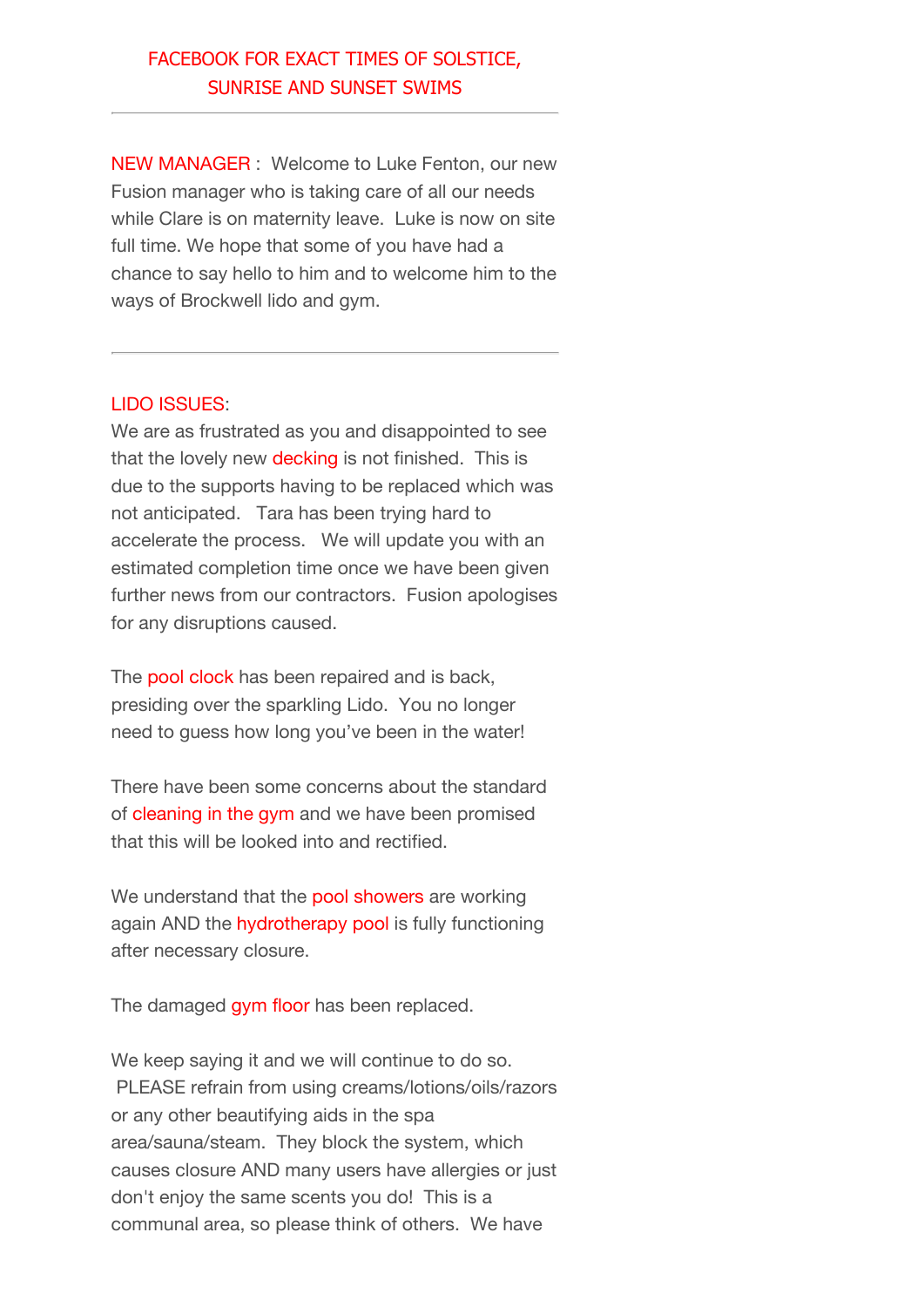also had complaints about tissues being left around the gym area. PLEASE remove all your tissues, as they are a) really very unpleasant for the next gym user, b) Unhygienic.

#### BROCKWELL LIDO FUN PALACE

If you're keen to help or want to take part in this year's Brockwell Lido Fun Palace, following on from the tremendous success of last year's event, everyone is welcome at the next meeting on Monday 13th July, 6.30 pm Lido Cafe. Volunteers are needed for marquee help. on 3rd and 5th October.

### SUMMER POOL OPENING HOURS:

The pool is now open all day, Monday - Friday 6.30am - 8pm and 8am-6pm weekends. The water temperature is rising steadily. Please check our Twitter feed for daily updates on class changes, teacher substitutes, weather and other information.

### THE LIDO CAFE:

The Lido Cafe will open at 8am throughout the summer for early morning swimmers and gymmers who want refreshment post workout and will be open for dinner on Tuesday nights. Note the cafe will close early on Wednesday 10th June for an event. Prosecco Tuesday is back! Every Tuesday, all day. Design frizzante for £3 a glass, £11.50 a carafe or £18 a bottle. New summer drinks and cocktails focus on regional French spirits and sharing jugs for groups. June lunch and dinner menus to whet your appetite. You are advised to book, especially at weekends.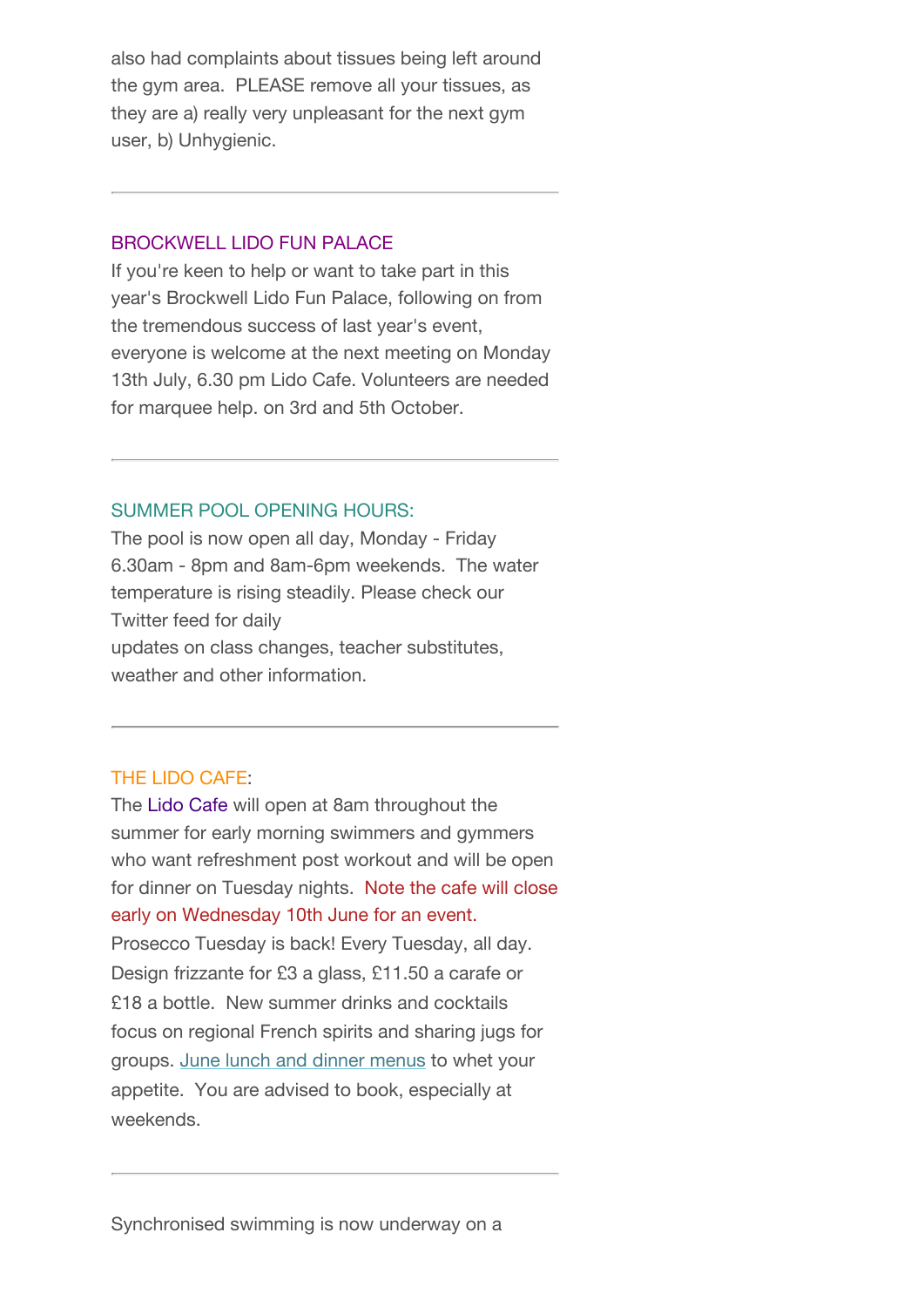BLU wonder whether a Brockwell Lido Calendar might be popular on our website. Please let us know what you think via info@brockwelllido.com

You may already be aware that there was a serious sexual assault in Brockwell Park, near the Lido on Wednesday, May 13th between 9.50 and 10pm. Anyone who witnessed the attack or has any information is asked to contact police on 020 8721 4128 or call Crimestoppers anonymously on 0800 555 111. BLU will be campaigning for lighting for the path alongside the Lido car park plus additional CCTV.



If you haven't seen this year's wonderful wild flower meadow behind the Lido, take a detour. You won't regret it! Thanks to all those who sowed and planted, because we are reaping the visual delights of your hard work!

Please send us your comments on anything you want to celebrate or have a moan about, whether it's the gym, classes or pool! We can't make changes if YOU don't tell us what needs changing. BLU